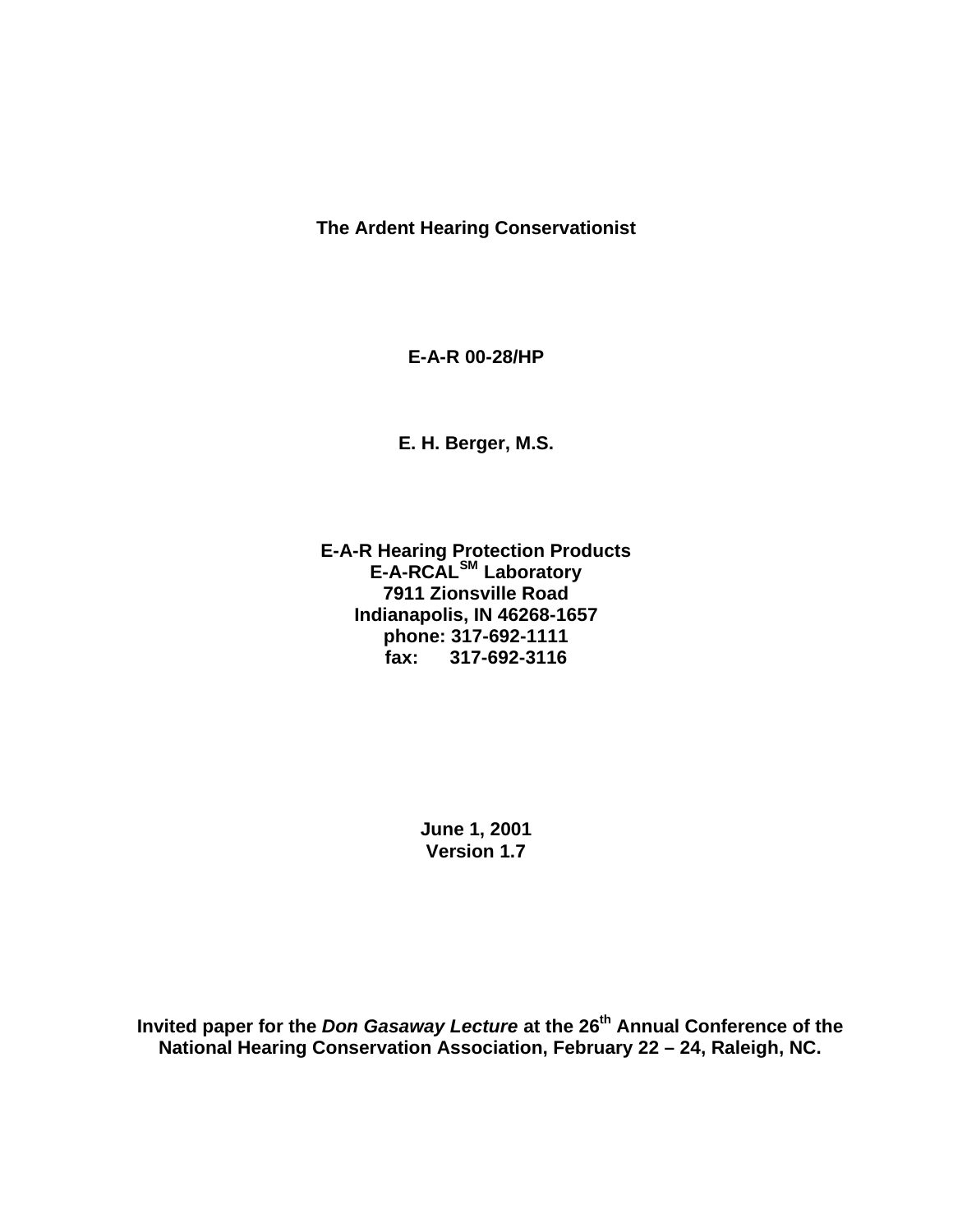# **Table of Contents**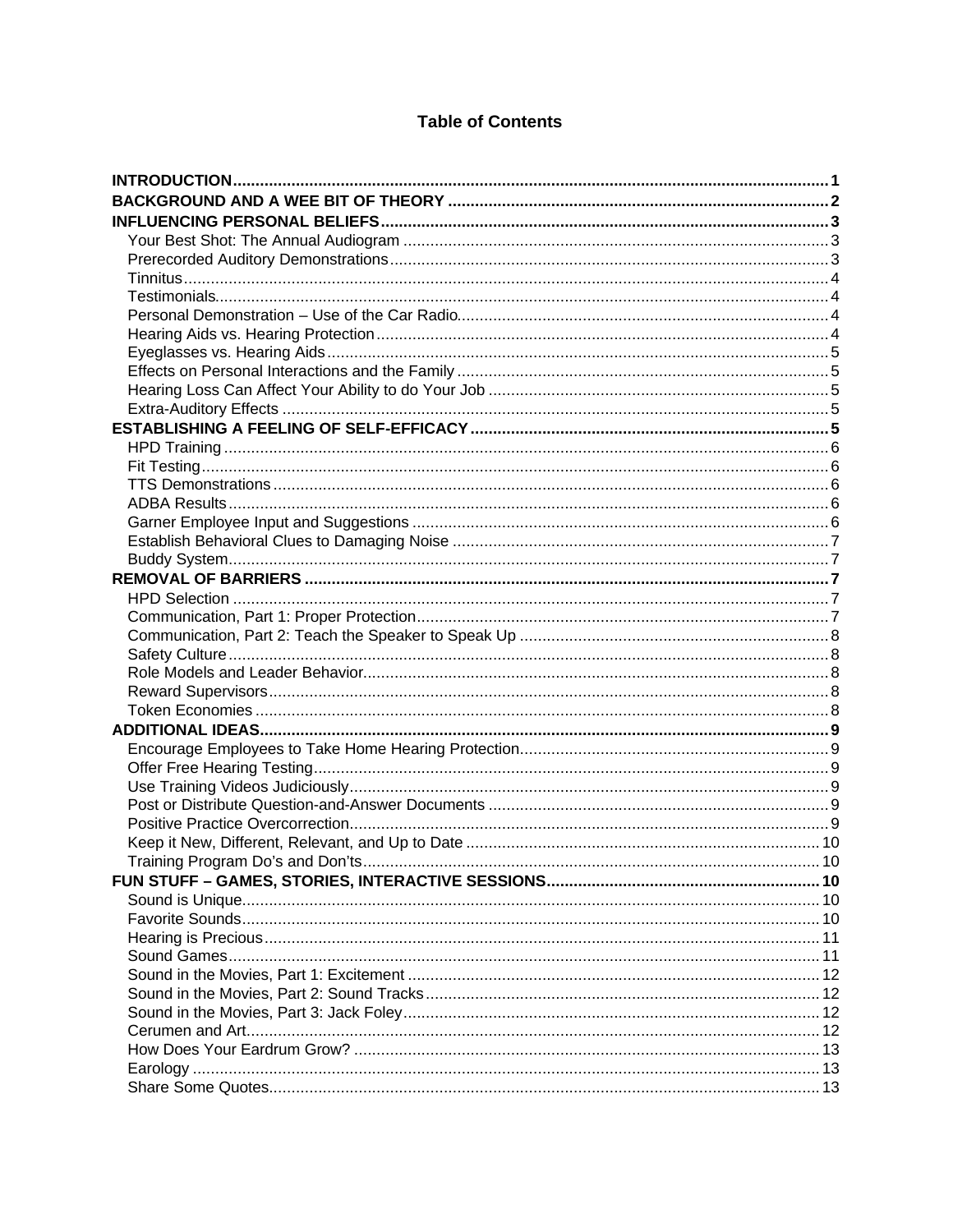# **The Ardent Hearing Conservationist**

E. H. Berger, E-A-R, 7911 Zionsville Rd., Indianapolis, IN 46268-1657; eberger@compuserve.com

### **ABSTRACT**

In spite of a hearing conservationist's best intentions, in spite of his or her best efforts at audiometry, and in spite of the best engineering noise controls, often the only thing between an employee and a noiseinduced hearing loss is a hearing protector. We all know that hearing protectors can work; we also know that many times they fail to work. The difference between success and failure is obvious – getting worker buy in, and also, making sure workers know how to "buy in" once they are ready. Experience suggests this often fails to occur. It is all too common for less than 50% of employees who should be wearing hearing protection to actually be wearing it at all, let alone wearing it properly. Intervention can include a more appropriate selection of hearing protectors, individual fitting of the devices, and stronger enforcement. An additional factor is proper motivational techniques to personalize hearing conservation so that employees can make the connection between abstract concepts and personal outcomes. Techniques include sharing stories and testimonials, developing interactive sessions, and creating listening exercises and auditory demonstrations, all with the intent of sharing a passion for the wonder of hearing, and the tragedy of noise-induced hearing loss with its concomitant, tinnitus.

#### **INTRODUCTION**

It all seems pretty straightforward. Noise damages hearing. Hearing protectors block sound. Select devices with high, or at least adequate Noise Reduction Ratings (NRRs). Hand them out. Tell people they need to wear them. Require they be worn. Job done. Well, not exactly …

So what does it take? The difference between success and failure in hearing conservation is clear – get worker buy in, and also, make sure the workers know how to "buy in" once they are convinced to participate. Unfortunately, this often fails to occur. For example, Berger (2000a) reviewed 112 studies from 1981 – 1999 that provided quantitative data on the use rates of hearing protection in both occupational and non-occupational settings. Although he did find some success stories, and although a few of the reports suggested an increase in usage over the past two decades, he found that those wearing hearing protection generally amounted to less than 50% of those who should be doing so. What's a hearing conservationist to do?

The answer is a comprehensive hearing conservation program (HCP, or as some call it today, hearing loss prevention program). Whatever you call it, the components are well known, although they vary slightly between authors. They include the 5 fundamental phases: noise surveys, education and motivation, noise control, hearing protection devices (HPDs), and audiometric monitoring (Stewart, 2000). Other associated elements include management and professional supervision, recordkeeping for each phase, and ongoing program evaluation. The presence of these elements is necessary for a program to function effectively, but is not sufficient to guarantee its success. As Stewart argues, management commitment, enthusiasm and competence on the part of the occupational hearing conservationist (OHC), and the "motivation of each worker to protector his or her own hearing," are the vital aspects that assure achievement of the goals. It is this need for *an ardent hearing conservationist* and hence the possibility to truly motivate workers to protect their own hearing, that is the focus of this paper.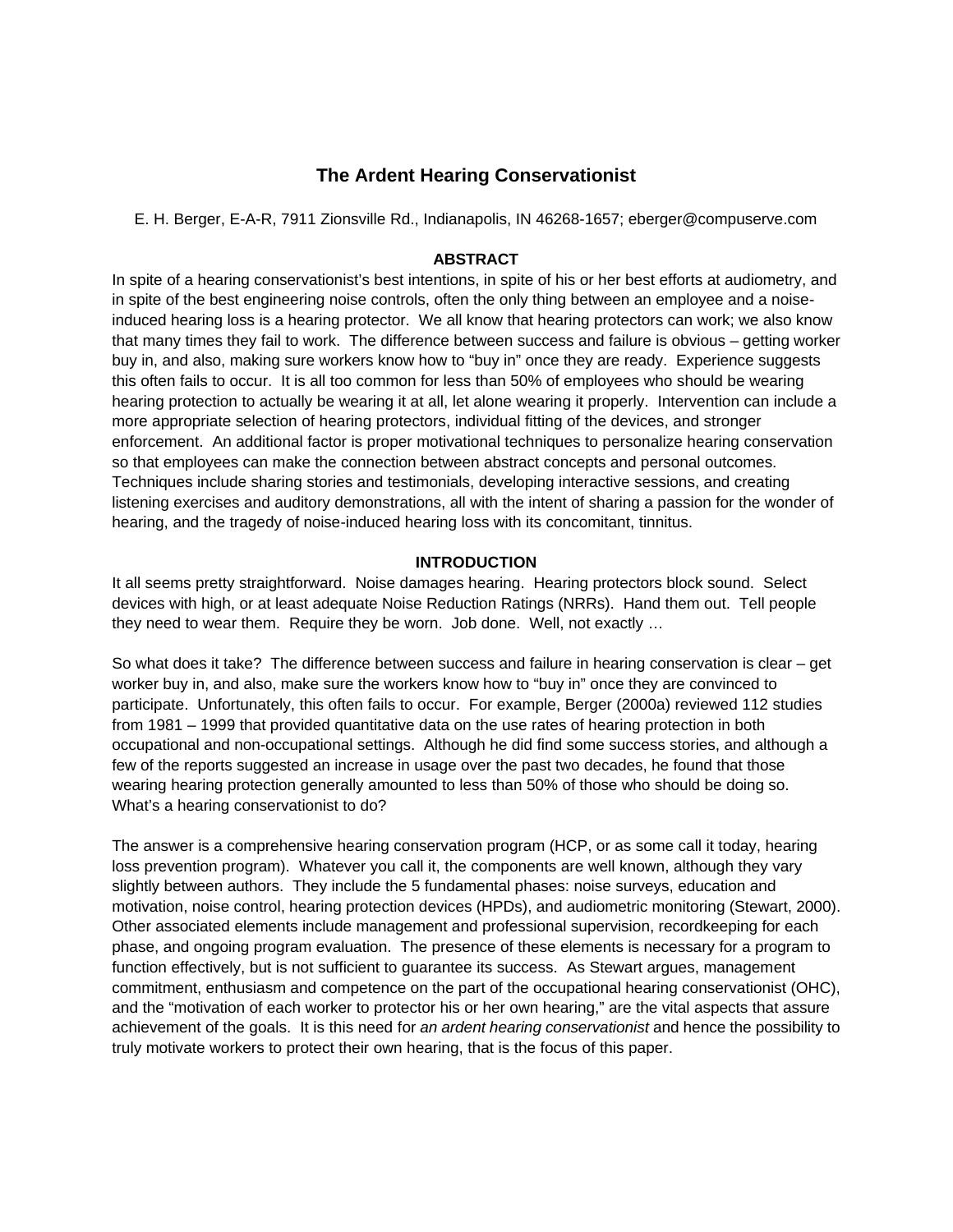In the process of preparing this work, 139 hearing protection articles dealing wholly or in part with motivation were reviewed. That complete list is available upon request; a subset appears in the references provided at the end of this report. The articles varied from the deeply theoretical to exceedingly straightforward. Although a few aspects of theory will be touched upon herein, few data will be presented, since the emphasis will instead be directed towards specific examples along the line of a motivational cookbook, i.e., here are 42 ideas, try them, they work. If you need more facts, consult the cited references.

# **BACKGROUND AND A WEE BIT OF THEORY**

A review of motivational techniques seems to uncover one universally accepted factor: to effectively motivate, you must discover the basis of and appeal to self-interest (Bellanca, 1982; Gasaway, 1985), i.e. you must personalize the message. The worker wants to know, "What's in it for me?" Company policy and enforcement are certainly an important part of the mix, but without grabbing the employee his or her ossicles, as it were, success cannot be assured.

Because noise-induced hearing loss is such an abstract concept with no immediately observable effects in most instances, the "reward" for practicing safe hearing is not palpable. In many cases it may be viewed as avoidance of a negative situation as opposed to a positive outcome. Often the required behavior, wearing hearing protection, is annoying (at least initially) in and of itself, or otherwise problematic. So the goals of the HCP must be structured to remove obstacles to HPD use, and provide rewards, or at the very least create awareness of the very positive aspects of possessing and retaining a pair of finely functioning ears (Royster and Royster, 2000).

Researchers have developed various models to describe the motivational problem, such as the Behavioral-Diagnostic Model (Dejoy, 1986) which emphasizes predisposing factors (personal beliefs), enabling factors (characteristics that promote or block safe behavior) and reinforcing factors (reward or punishment), and the Health Promotion Model (Lusk at al., 1994) which looks at modifying factors (such as interpersonal influences and behavioral characteristics) and cognitive-perceptual factors (such as perceived benefits and perceived self-efficacy). Important insights for hearing conservation that can be gleaned from these models are that for HCPs to be effective, workers must believe they are susceptible to noise-induced hearing loss (NIHL), that it will seriously affect their lives, and that they can do something about it. Furthermore, barriers to compliance such as uncomfortable HPDs, inconvenient HPDs, interference with communications, and a culture that denigrates hearing safety, must be removed (Merry, 1995).

Additional factors that have been shown to be beneficial are highlighting immediate tangible benefits such as reduced fatigue and headaches (Berger, 2000b), providing rewards through, for example, creation of token economies (Lofgreen et al., 1982; Zohar, 1980), and establishing strong positive role models such as foremen, managers, and other leaders (Luz et al., 1973).

With the forgoing in mind, the remainder of this paper will provide the best suggestions that I have been able to discover to get the job done. Emphasis will be solely on motivational issues. Other aspects of program management and enforcement, as well as details of training in hearing protector use have been covered elsewhere. An excellent manuscript reviewing all aspects of education and motivation is Royster and Royster (2000), and for information in training on use of HPDs see Berger (2000c).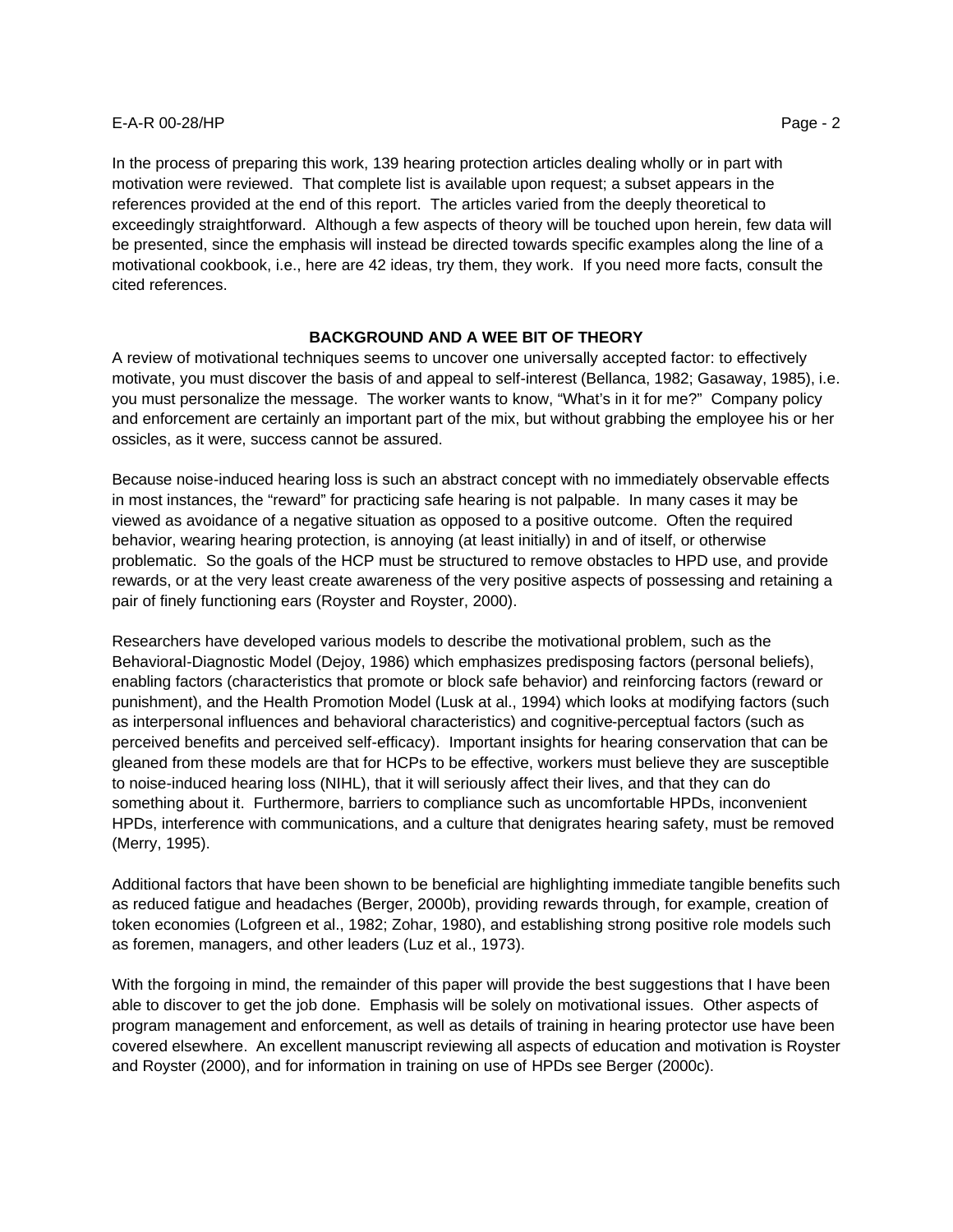#### **INFLUENCING PERSONAL BELIEFS**

A common place to begin in the effort to alter personal beliefs about hearing is with a discussion of how the ear works and how noise damages the ear. This need only be brief; just enough to set the stage. A useful aspect can be to highlight the intricacies of the auditory system with unusual facts and figures. "Gee wow" sorts of stuff that might be recalled later, or become the topic of a casual conversation, can help to keep hearing in the forefront of a person's consciousness. But it is much better to go beyond the techie facts as do many of the suggestions that follow.

### Your Best Shot: The Annual Audiogram

The contact between the audiometric technician and the employee during the annual audiogram is the best single opportunity to influence behavior regarding the HCP. You have available valuable one-on-one time in which to craft a message specifically for the individual in question. Don't waste the annual audiometric experience by simply measuring hearing and filing the results away for next year. In fact, use the opportunity as an HPD training/retraining opportunity as well, by requiring employees to bring their HPDs with them to the test. Check the condition of the devices and ask them to fit them. Skill, or lack thereof, in fitting the device will be immediately apparent.

The employee's interest is high at this time since this is a personal medical test and they will want to know the outcome. Provide them some immediate feedback on hearing trends that are observed, comparing for example their thresholds to expected age-related values. Graphic displays comparing the employee's hearing to age norms or to degrees of hearing loss, can be helpful (Ohlin, 2000a). Or superimpose their audiogram on a "count-the-dots" representation of an audibility index, which immediately can demonstrate, by the number of dots that are below the audibility line, the amount of hearing that has been lost (Mueller and Killion, 1990; Royster, 2000). Be sure to provide praise if hearing levels are being preserved, or questions, concern, and words of caution if hearing shifts are observed.

Another possibility is to conduct a real-time demonstration for each individual employee using their audiogram and the audiometer. So often an employee denies any awareness of hearing loss, although their audiogram indicates noticeable effects. Harris (1996) describes for both symmetric and asymmetric hearing losses how to set the audiometer to a constant level which will be subthreshold at some frequencies, and suprathreshold at others, and then as the employee selects the various test tones to point out how some are audible whereas others are not. This can be more convincing than what the employee normally experiences while taking the audiogram since in that case the ability to change the gain during the test assures that all the tones will eventually become audible.

#### Prerecorded Auditory Demonstrations

Auditory demonstrations are an excellent way to present in a tangible manner what listening can be like for someone with a hearing loss. Today there are available a number of demonstrations that are fun and easy to use. In the E?A?R *Audio Demonstration Series* workers can experience a representative noise-and-age-effect hearing loss as they listen to a forest brook, a soda pop can being opened, music, and speech. The presentations are casual and fast paced. For a slower paced, more technical and formal demonstration, illustrating ranges of hearing loss, one can turn to *NASA's Auditory Demonstrations in Acoustics and Hearing Conservation* (uses speech and classical music), or the University of Wisconsin's *Hearing Loss Sampler* (uses only speech, but also includes speech in noise demos)*.*

The E?A?R <http://www.aearo.com/html/industrial/tech01.asp#audiodemo> and NASA <http://acousticaltest.grc.nasa.gov/> demonstrations can be sampled over the web, but are best listened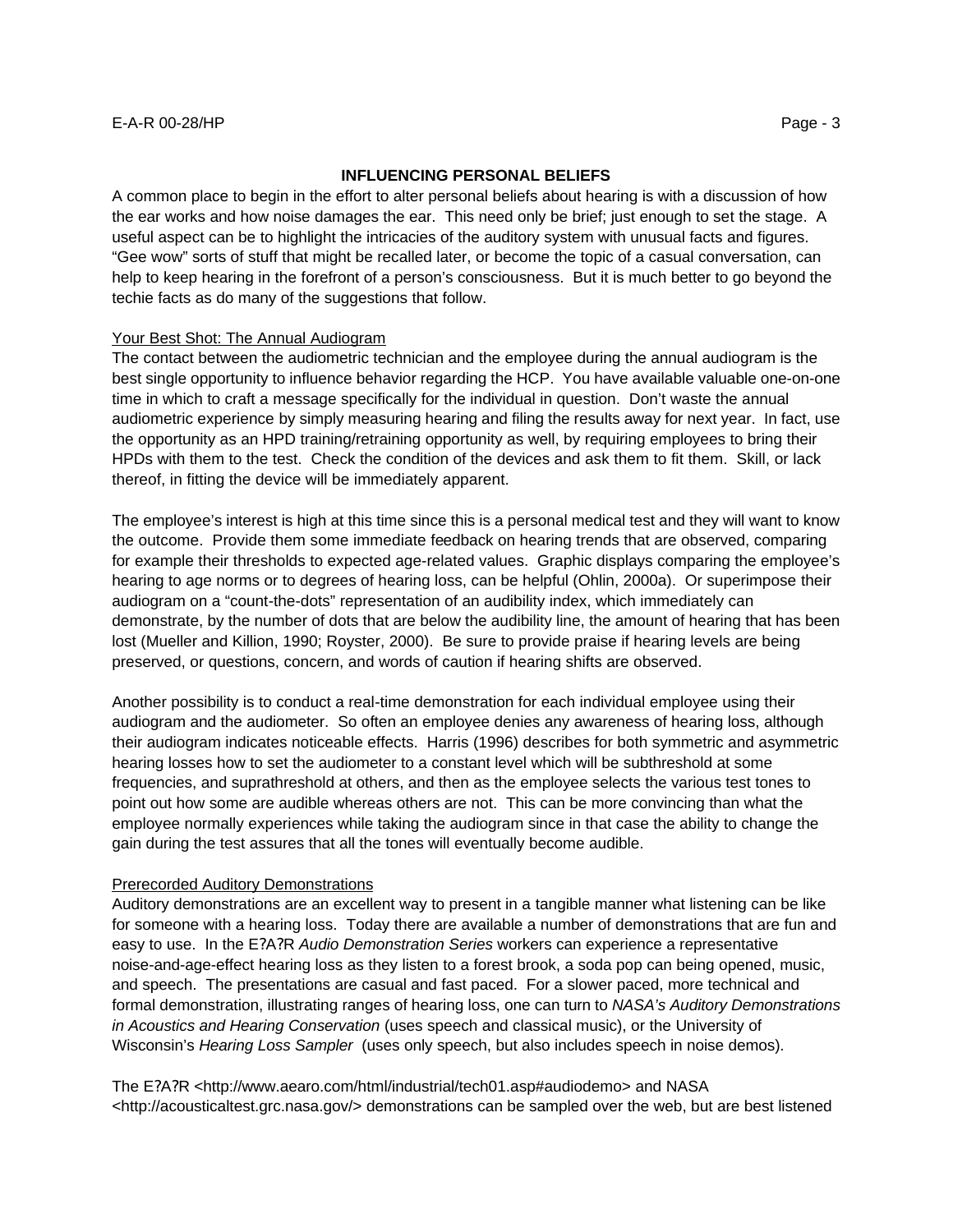### **Tinnitus**

Getting employees to realize that their hearing is at risk is important, but often equally as dramatic is the awareness someone has when they learn hearing loss doesn't necessarily leave one in silence, but may well rob one of hearing and replace it with an annoying and constant sound over which the listener has no control, tinnitus. Although there are many causes of tinnitus, epidemiologic studies have revealed that hearing loss is one of the most significant causes of this affliction. The E?A?R audio demonstration disk also includes a simulation of tinnitus. One perspective on the criticality of being able to experience quiet, both internally and externally, was voiced by Slouka (1999):

*I* wish not to define silence but to inquire about its absence, and *I* ask the question not to restate *the obvious – that silence, in its way, is fundamental to life, the emotional equivalent of carbon – but because everywhere I turn I see a culture willing to deny that essential truth.*

### **Testimonials**

Search your audiometric data base to find examples of permanent and temporary NIHL from on-the-job and off-the-job exposures. These audiograms, plus personal comments or "testimonials" from those with hearing loss are excellent fodder for discussion during training sessions. If possible, find an employee with such a loss who is willing to lead the conversation or address the safety meeting. Peer training can be very effective, especially in shifting the safety culture within the company. Use quotes for posters or newsletters that describe the effects of hearing loss, such as:

- ?? *My daughter no longer seems to speak clearly*
- ?? *I miss the birds. I miss the whispers. I miss all the good sounds.*
- ?? *People avoid talking with me because they have to repeat so much.*
- ?? *You always have this ringing in your ears.*
- ?? *It kind of puts you away outside the world, kind of leaves you out by yourself. There are people around me. I can see them but I don't hear them.*

# Personal Demonstration – Use of the Car Radio

A method of clearly relating an employee's daily temporary hearing losses to his or her own personal noise exposure is to ask him or her to set the volume on the car radio to a *just audible level* upon arriving at work, and to leave the volume unchanged after turning off the ignition. Upon return to the car at the end of the shift, the employee should listen to see if the radio is still audible. If not, this is evidence of a temporary threshold shift (TTS), indicating that his or her ears have been fatigued by the day's noise. Alternatively, some suggest setting the volume when the employee gets home at night and directing them to notice how loud the radio appears in the morning. This can work too, but is an unfair demonstration since listeners get used to sounds after a period of continuous exposure such as listening to the radio during their drive to home, and have a tendency to be startled upon first re-exposure in the morning. Furthermore, the first approach requires a simple determination of audibility, whereas the alternative demonstration relies on a judgement of the relative loudness of sounds presented many hours apart.

#### Hearing Aids vs. Hearing Protection

Often a reason not to wear HPDs is the discomfort and nuisance of wearing something in the ear. It is useful to mention that failure to wear HPDs can result in hearing loss, and the consequent need to wear hearing aids. But if one presumes that hearing aids can be relied upon it may be shocking to realize that they too fit to the ear with an earplug like device. If the person was averse to wearing an HPD 8 hrs./day,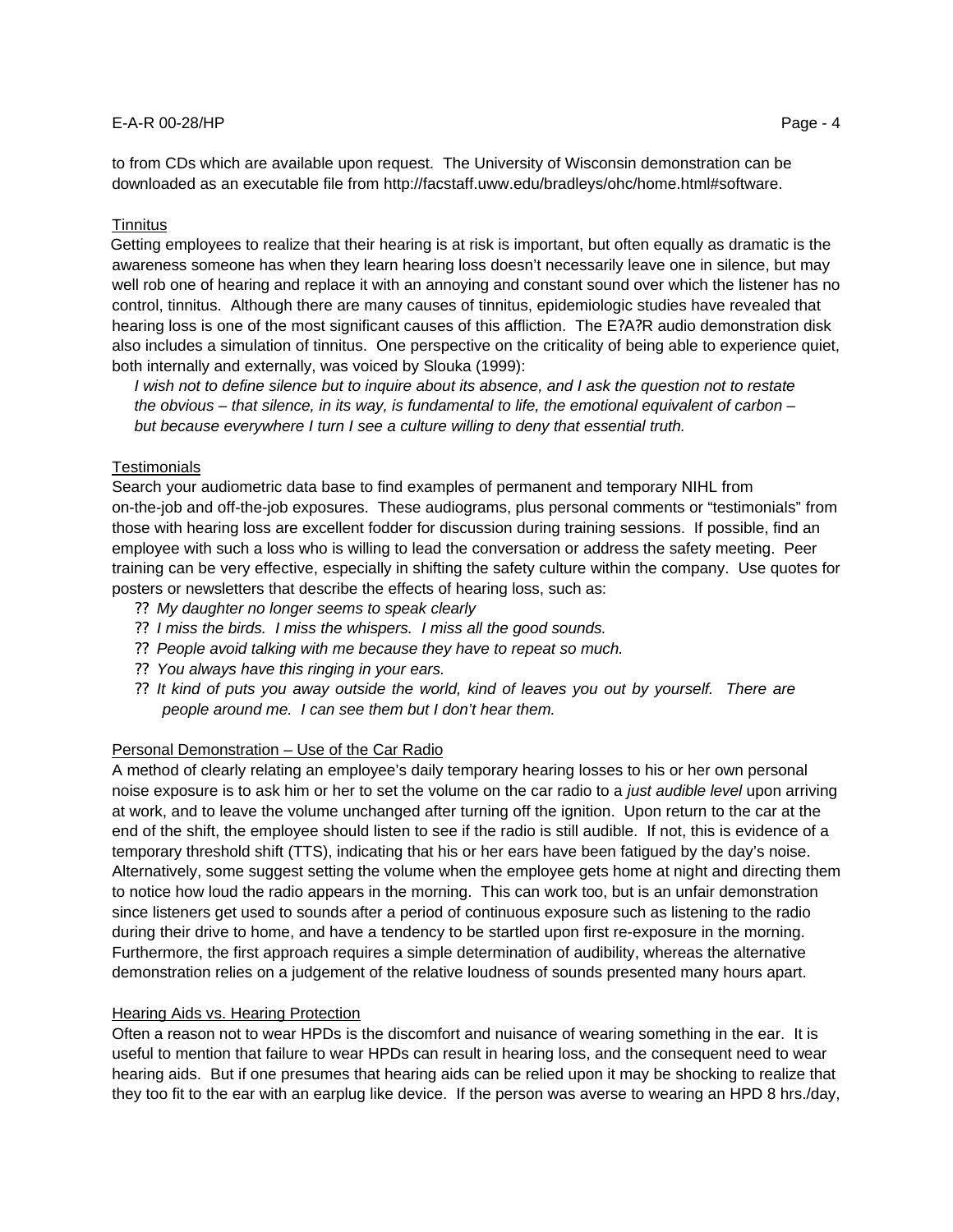5 days/week, on the job, won't wearing a hearing aid 16 hrs./day, everyday, for the rest of their lives be even more of a burden and a bother?

#### Eyeglasses vs. Hearing Aids

Although hearing aid technology has improved dramatically in the past 20 years and although hearing aids should always be considered as an option for those suffering hearing losses of all types, it is important for noise-exposed workers to realize that this should not lead them to take NIHL lightly. Unlike eyeglasses that can in most cases virtually completely correct a vision problem arising from ocular distortion, NIHL is more closely akin to the case of macular degeneration in which nerve cells are dead and no longer present to receive information. Hearing aids can in such cases improve the ability to detect and discriminate sounds to a certain extent, but by no means do they restore "normal" hearing.

### Effects on Personal Interactions and the Family

The ability to hear is undeniably a key quality-of-life issue, from communication with coworkers, family, friends, and loved ones, to times of relaxation or appreciation, to hearing warning sounds and other signals. Many of life's joys involve activities that include social interaction. That interplay is generally acoustical and oral in nature -–conversing over a meal, playing at the beach, or listening to one's mate, or child, or someone special, whisper "I love you." The impact of hearing loss is often felt as much by the family of the impaired person, as by the person him or herself. Alone time can also be listening time, and this too can be diminished by hearing loss (Berger, 2000b; Hetu and Getty, 1991). It is valuable to share these concepts, and to dialog with employees about the effects hearing loss might have.

# Hearing Loss Can Affect Your Ability to do Your Job

Hearing loss can affect one's ability to function on the job, and perhaps one's employability as well. Difficulties can be experienced in talking on the phone, detecting subtle changes in machine sounds that are indicative of production problems, or even something as simple as localizing the sound of the impact of the dropping of a small part in order to be able to quickly find and retrieve it. And in the military, hearing loss can be life threatening when one considers the need to localize snipers, hear the activation of perimeter alarms, detect enemy movement through leaves, grass and twigs, determine enemy locations from the sounds of wildlife, loading of cartridges, or clipping barbed wire, or respond to radio messages and verbal orders (Ohlin, 2000a). Furthermore, let's face it, when companies downsize or experience layoffs it is easier to discharge "problem" employees first, and "problem" employees may be those with hearing and communication problems.

#### **Extra-Auditory Effects**

As might be anticipated, the principal effect of sound is upon the organ intended to receive and decode it. However, extra-auditory effects have been observed as well. Daily exposures above 85 dBA may contribute to elevated blood pressure and hypertension. Reduced fatigue and less postwork irritability have been documented both subjectively, and via objective blood tests, for those wearing hearing protection vs. those choosing to go unprotected in a noisy environment. So it is worth indicating to employees that they may experience less stress and feel better after work if they simply choose to wear their HPDs as directed (Berger, 2000b).

# **ESTABLISHING A FEELING OF SELF-EFFICACY**

To induce employees to take action on their behalf, we must show them that their action is meaningful and can make a difference. It is also important to provide cues on when that action should be implemented and the means to help them in doing so. Consider the following.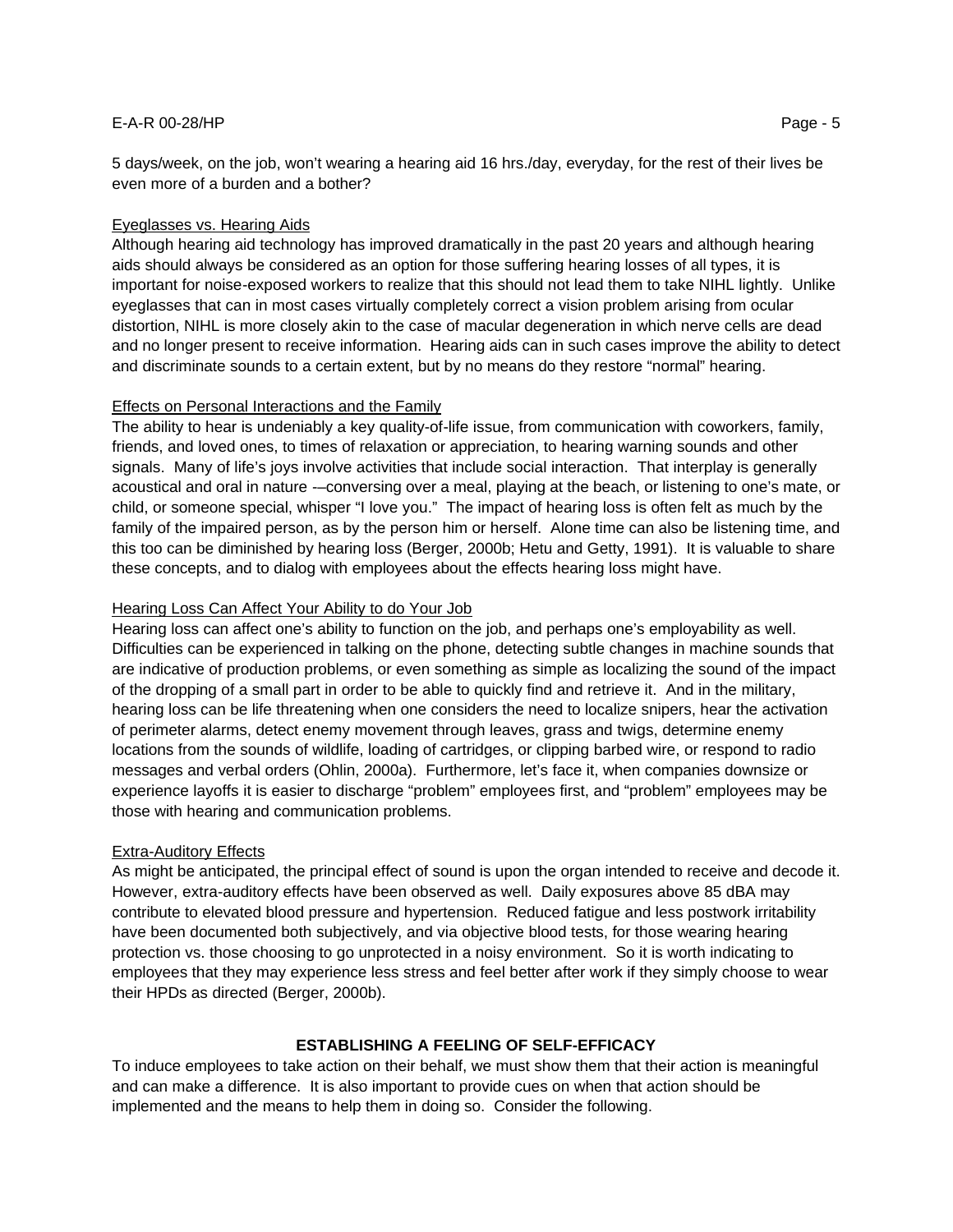#### HPD Training

If employees do not know how to wear their HPDs properly then clearly the devices cannot be effective. Real-world studies have consistently demonstrated that, in practice employees wear HPDs poorly. A large part of the problem can be attributed to lack of motivation to fit them well (which of course this report is intended to overcome), and to attempts to avoid overprotection (Berger, 2000c), but much of it is due to inadequate training. Large group training using slides, videos, or CDs is inadequate. Employees must be trained in small groups of no more than 5 or 6 persons, preferably one on one (Sweeney et al., 2000). And to be effective and convincing the trainer must be intimately familiar with the devices. This was argued convincingly nearly 30 years ago by Maas (1972) who said,

*Nothing is quite so valuable as firsthand experience in promoting hearing protection – or in promoting anything! By wearing different types of protectors, you will acquire practical information about the various devices which you can pass on to the employee. It is far more effective to say, "I've worn this type and I like it very much," rather than "I've heard that this kind is supposed to be good*."

### Fit Testing

Fit testing can serve many purposes such as documenting effectiveness of devices for individuals, auditing a program's overall compliance, STS follow up, and training the trainer (i.e., teaching fitters how to better fit devices). And with respect to motivation and self-efficacy this tool can directly demonstrate to an employee that a properly used HPD can really make a difference (Merry and Stephenson, 1999). Unless you can do fit testing in a sound field, normally the procedure will be implemented with either specially built large circumaural earphones (Michael, 1999) or even with standard audiometer earphones (Berger, 1984). In the latter case it would appear that a criterion of > 15 dB at 500 Hz can provide reasonable assurance of achieving acceptable sound-field attenuation (Berger, 2000c).

#### TTS Demonstrations

Another direct way to demonstrate the effectiveness of HPDs is to measure hearing thresholds before and after work on consecutive days and allow/encourage employees to not wear hearing protection on one of those days. In sufficiently high noise levels, greater than 90 to 95 dBA, most employees will experience temporary threshold shifts (TTSs) after a day of unprotected exposures, and thus a convincing with vs. without demonstration can be provided. The audiograms should be reviewed with the employees at the time of testing and for even greater effect, posted (anonymously, if necessary) on department bulletin boards for further group discussion. In one study in an Israeli steel plant Zohar et al. (1980) found this to be a very effective approach with lasting effects after the conclusion of the study, suggesting that department norms, i.e. the safety culture had been permanently affected.

#### ADBA Results

In a similar way that individual TTS results can be meaningful, group feedback may be useful. This can be achieved by posting the findings of annual audiometric data bases analysis (ADBA) procedures in simple bar graph formats for comparison between departments, or between the company and known acceptable results. These results can also be presented during the annual group educational sessions.

#### Garner Employee Input and Suggestions

Employees will be much more willing to participate if they feel part of the decision-making process. Their input can be easily integrated into the hearing protection selection part of the HCP. Establish small test panels to evaluate trial HPDs and make recommendations for the devices which will be approved, and as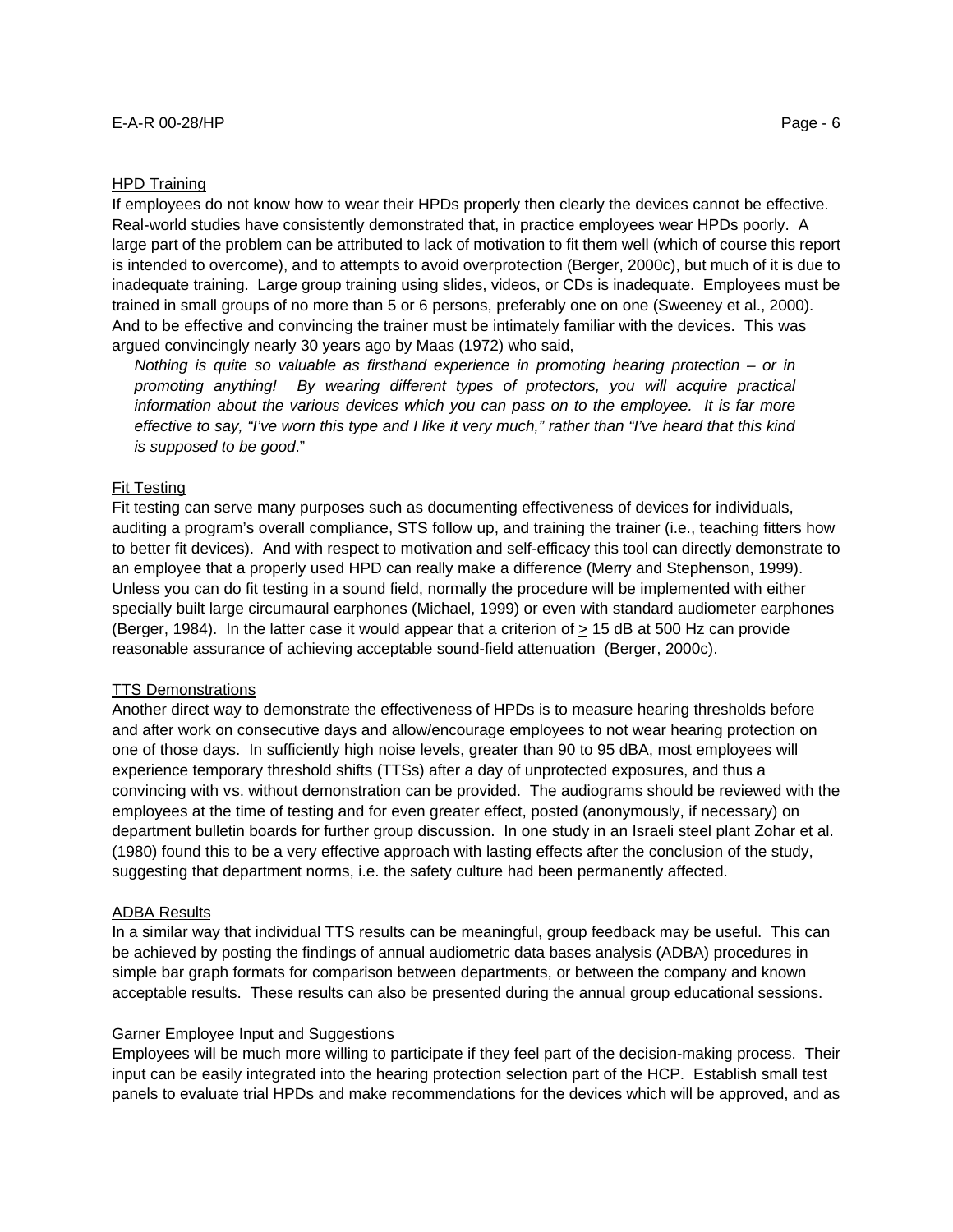discussed below, under HPD selection, be sure to provide a variety of devices from which employees can choose. And finally, you must be ready and willing to implement reasonable or helpful ideas.

# Establish Behavioral Clues to Damaging Noise

Sure you are going to post noisy areas, but also give employees some tips on how to determine noise hazardous situations on their own. This will be especially helpful for nonoccupational exposures. The two best tips are:

- ?? When you feel the need to shout in order to be heard 3 feet away, the noise levels are probably 85 dBA or more and hearing protectors are recommended.
- ?? If, immediately after a period of high noise exposure, a ringing, buzzing, or whistling is noticed in your ears, called tinnitus, this is a warning sign. It's like a "sunburn" of the hair cells of the inner ear (or you might call it a "soundburn"), indicating that the hair cells have been irritated and overworked. Tinnitus is especially noticeable in quiet place, such as when trying to go to sleep at night. If you don't protect your ears from noise, tinnitus can become a permanent constant annoyance in your life.

# Buddy System

Encourage employees to work together to help each other learn how to use hearing protectors, solve problems in hearing protector utilization, and even to check the fit of each other's devices. In this way, they both learn. Sometimes another person may uncover the reason for a fitting problem by watching a coworker trying to insert an earplug, or by looking at the positioning of an already inserted device. In fact, one new foam earplug on the market (E?A?R, 2000) specifically includes a colored stripe in the middle of the plug that a buddy can use to make a quick visual check of the depth of insertion.

# **REMOVAL OF BARRIERS**

The next step in motivation is to remove all of the needless barriers that make it more difficult for a worker to practice safe hearing. Once we have workers motivated, and they want to protect themselves, let's make it a no-brainer.

# HPD Selection

One of the most important barriers to overcome is that of uncomfortable or inconvenient HPDs. If the devices are not comfortable and convenient they won't be worn well; perhaps not at all. Be sure to provide a variety from which to choose, and that does not mean 3 different brands of foam earplugs. Although OSHA requires an employer to provide a "variety of suitable" HPDs, which has been interpreted to mean at least one type of plug and one type of muff, a preferable approach that provides more choice and "buy-in" from the employee is to offer a minimum of four devices (as required by the new MSHA noise regulation). Include at least two earplugs and a muff. Involving employees in the selection process will increase the likelihood of obtaining and maintaining their participation in the entire program.

# Communication, Part 1: Proper Protection

As far back as 1958 hearing conservationists pointed out that hesitancy to wear hearing protection could often be attributed to employees' fears of missing speech or warning signals (Guild, 1958). Yet for many years hearing protectors were selected primarily based on more protection is better (i.e. bigger NRRs). If the noise levels are in the upper 80s or even lower 90s, what is needed is not an NRR of 30 dB, but a well-fitted and comfortable device that can provide an actual delivered 10 or 15 dB of noise reduction. Those in the know now realize that avoidance of overprotection is beneficial and they will recommend flat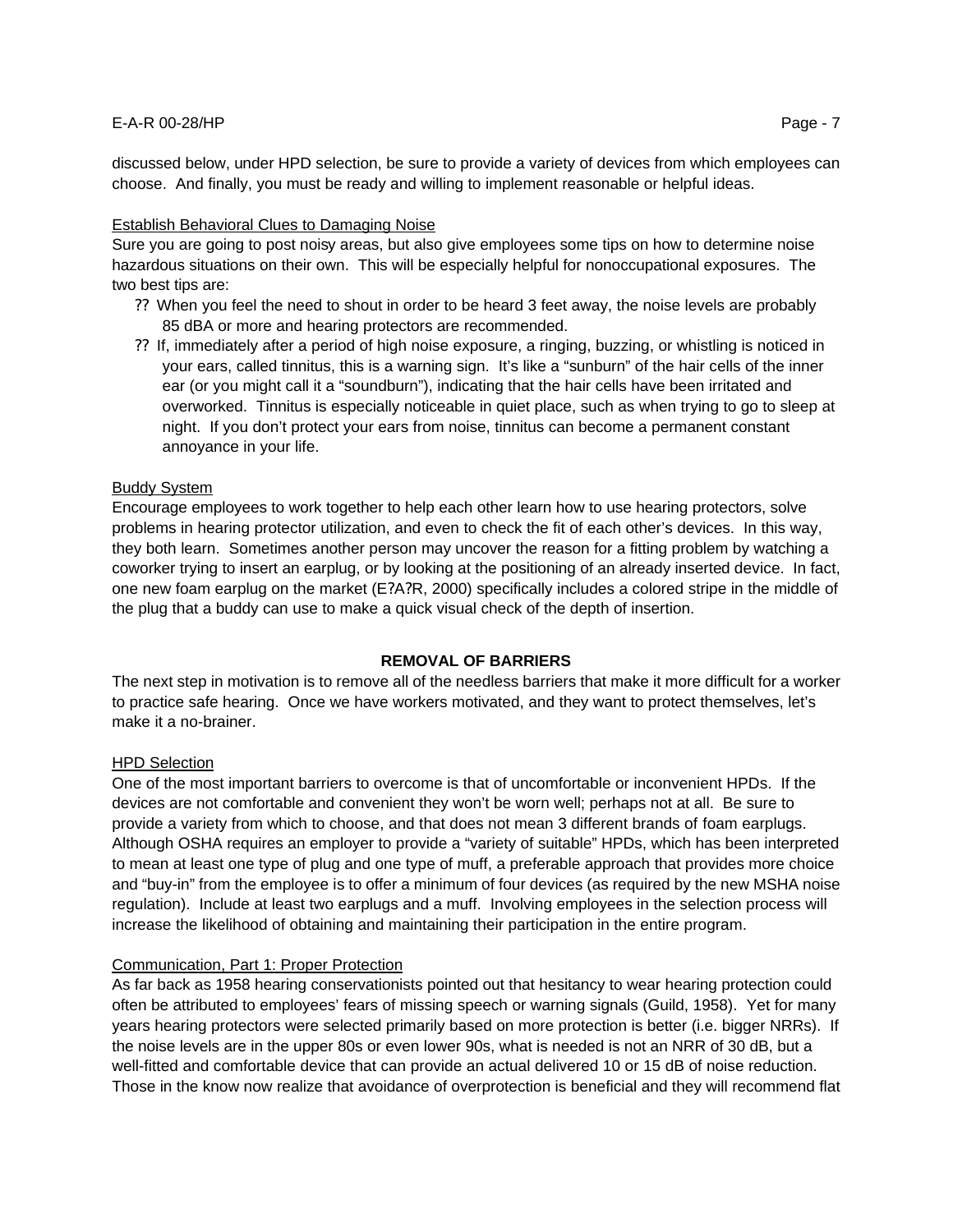and moderate attenuation passive devices, or even in particular applications, specially designed electronic devices (Casali and Berger, 1996).

#### Communication, Part 2: Teach the Speaker to Speak Up

When employees wearing proper protection in noise levels greater than about 85 dBA complain of not being able to hear speech in noise, the problem is often due to the speaker. Because of what is sometimes called the earplug effect (and arises due to the occlusion effect), but applies to earmuffs as well, talkers in high noise tend to reduce their voice levels 3 to 4 dB. This has a much larger effect on speech intelligibility than anything the HPD does. In fact, if two people are speaking in noise and can't communicate easily, it would be better for the talker to remove his or her HPD, than for the listener to do so. The moral of the story: teach HPD users that they have to speak more loudly than they think they need to when communicating in noise (Berger, 2000c).

#### Safety Culture

Peer pressure influences us all, on the job, at home, and at play. Make it work for you in your hearing conservation efforts. As you implement the ideas in this paper, such as peer trainers, testimonials, and sincere management support (an absolute must), and empowering employees to develop safety policies, strive to change the climate from one in which fools and sissies wear hearing protection to one in which it is the "in" thing to do (Merry, 1995). Additional ideas to influence the culture follow.

#### Role Models and Leader Behavior

Those in authority and those we admire can strongly influence our behavior (Luz et al., 1973; Lipscomb, 1988; Maas, 1972). If they talk the talk, but don't walk the walk, the message will be contradictory and unconvincing. An important place to begin walking the walk is whenever supervisors and managers enter noise posted areas. Regardless of how short a period of time they spend in the noise, they *must* wear their hearing protection in order to reinforce the value and importance of doing so. In fact, management should ask workers to require individuals entering noise hazard areas unprotected to leave until they obtain and don HPDs, even to the extent of applying that rule to supervisors and guests (Royster and Royster, 2000).

Another role model idea is to recruit a "hearing protection champion." This is an employee, not necessarily a supervisor, who strongly embraces the value of hearing and the importance of the HCP and is willing to be vocal and visible in supporting the program and demonstrating its value to him or her. See also the prior section on testimonials.

#### Reward Supervisors

To encourage supervisors to be good role models and supportive hearing conservationists include measures of hearing conservation effectiveness for their departments (such as percentage of people wearing HPDs, or ADBA results) in their personal goals against which they will be evaluated for job performance.

#### Token Economies

Since the benefits of HPDs in terms of hearing loss prevention are long term and not immediately apparent, some authors have suggested that instantaneous rewards might induce more employees to wear hearing protection and if enough of them do so, to permanently change the company culture so that use of protection becomes the accepted norm. Studies by Lofgreen et al. (1982) and Zohar (1980) support such ideas. Between them they tested rewards in three different HCPs, providing either lottery tickets or tokens that could be exchanged for consumer products, to those found wearing HPDs. In one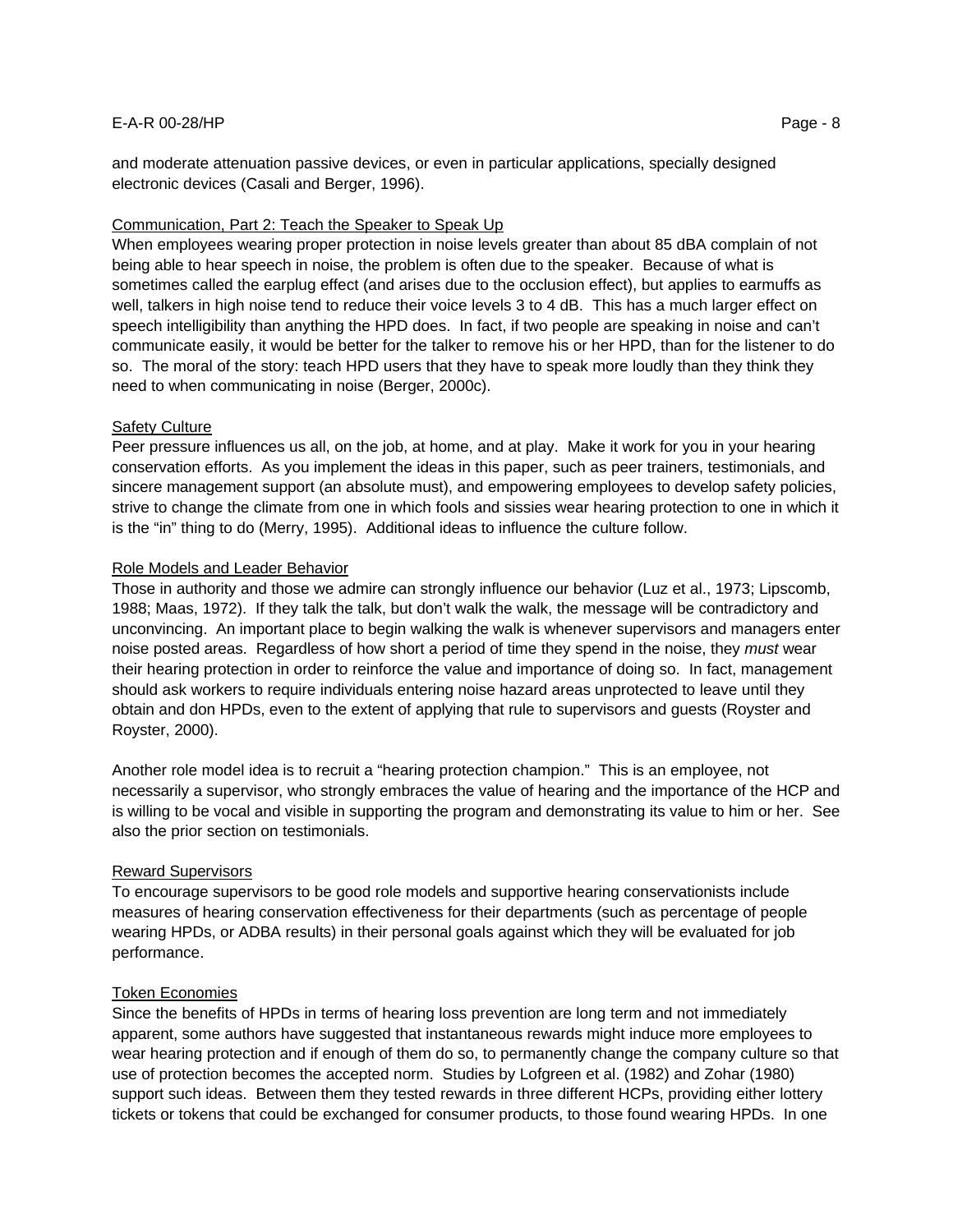variant, the value of the tokens was adjusted based on how many in the department were found wearing hearing protection, with the intention of ratcheting up the potential influence of peer pressure. All approaches worked and had lasting effects after the reward programs terminated. However, some have cautioned the rewards may sometimes fail because workers perceive that they are being manipulated (Merry and Franks, 1995).

### **ADDITIONAL IDEAS**

In this section you will find some additional ideas that have been found useful, but don't easily fit into the preceding categories.

### Encourage Employees to Take Home Hearing Protection

Provide free hearing protection for employees to take home. The small cost to the company is easily offset by the good will it cultivates and the fact that this reinforces the habit of using protection whenever noise is present. In fact, be sure to provide "noise thermometers" to indicate the types of noises that are likely to be encountered that can be harmfully loud, and in the presence of which, HPDs should be worn. Use community events such as auto races, concerts, air shows, and tractor pulls as opportunities to encourage employees to use hearing protection off the job.

#### Offer Free Hearing Testing

As a special health benefit to promote the HCP, perhaps in conjunction with International Noise Awareness Day, which occurs each April <http://www.lhh.org/noise/inad/>, offer free hearing screenings to non-noise-exposed plant personnel and especially the children and spouses of employees. Do this on weekends or at annual picnics or other events. If you find a few employees or children of employees with hearing losses that require referral, this is a corporate mitzvah and something that will dramatically elevate the appreciation of hearing and the company's own HCP (Meinke and Hackel, 2000).

#### Use Training Videos Judiciously

HCP training films can be a useful adjunct to the annual training program, but don't make them the only part of the program. Don't show the same film year after year. You can use sources such as Berger and Kladden (1998) or the regular movie reviews that appear in the National Hearing Conservation Association (NHCA) *Spectrum* as a guide for selection. View the video in advance of showing it to your workers to make sure it is appropriate and so you can alert employees to watch for specific scenes that may be particularly applicable.

#### Post or Distribute Question-and-Answer Documents

Well-informed employees are more likely to be willing participants in an HCP. Make sure they don't have unfounded fears involving fitting hearing protection. After all, we all know that mother told us never to put anything smaller than our elbow in our ear. Resources are available which can provide a basis to prepare fact sheets that can be posted or circulated with pay checks, or distributed in conjunction with hearing conservation training (Berger et al., 2000). Alternatively you can turn to already available materials that can be adapted (Berger, 1982).

#### Positive Practice Overcorrection

An interesting approach that was validated in a military setting was reported in one paper (Sadler and Montgomery, 1982). Individuals who agreed to participate in the study were subject to positive practice overcorrection – whenever they were caught not wearing their hearing protection, they were made to stop their work, turn off or otherwise get out of the noise, and insert and remove earplugs five times before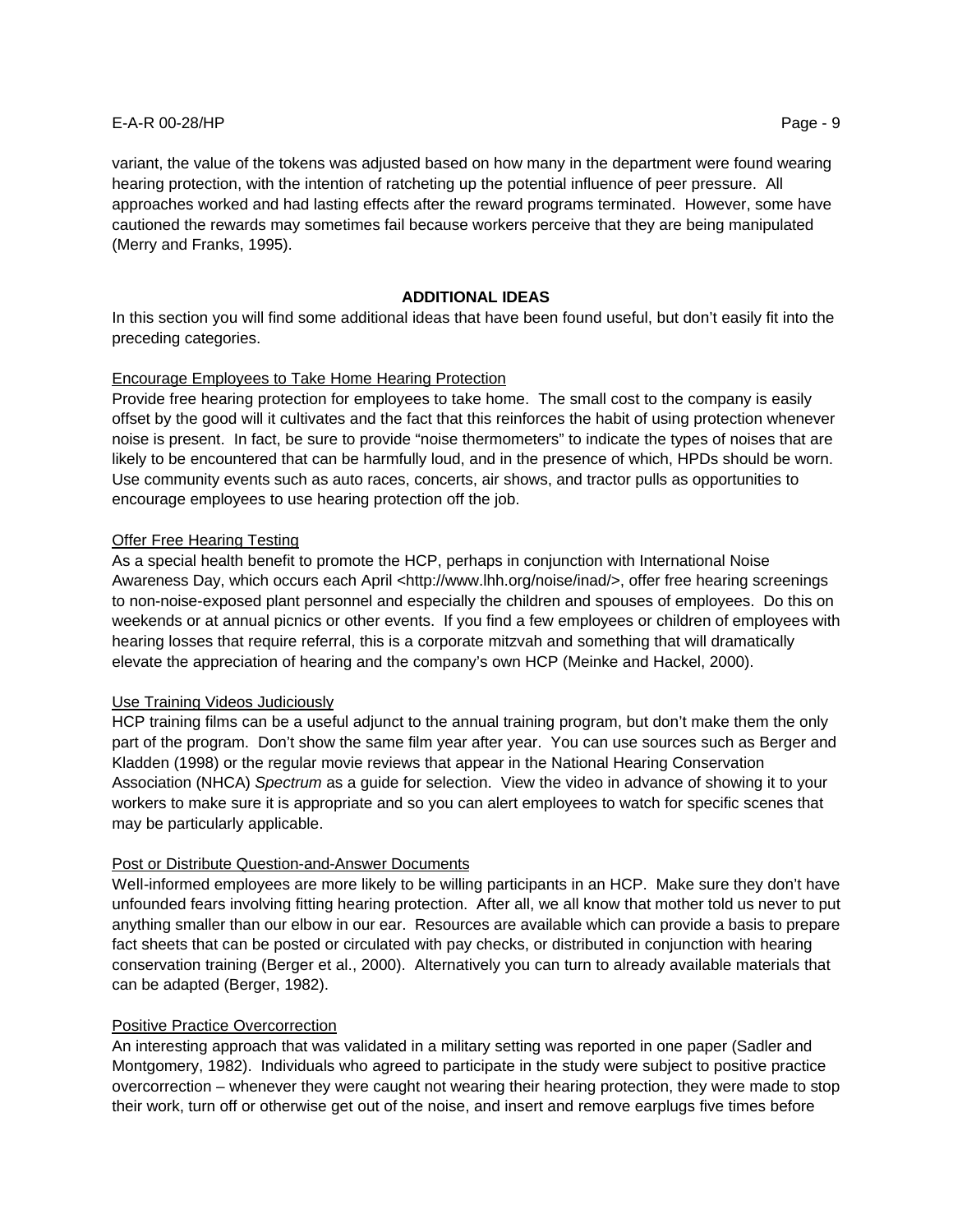continuing work. The gains in usage were modest, and were greatest for those groups in which the leaders participated and were also subject to the same overcorrection scenario. It is important to obtain employee and supervisor buy in before commencing this technique, otherwise it will likely be viewed as a punitive managerial measure.

# Keep it New, Different, Relevant, and Up to Date

There are many suggestions in this paper. Don't use them all in any one year (which of course would be impossible), but choose among them and keep things changing. OSHA requires an annual educational program. Don't waste that time or engender employee malcontent by presenting the same old boring material year after year. If you see news clips on noise, or hear of other relevant acoustical events, be sure to include such materials.

# Training Program Do's and Don'ts

- ?? DO be passionate about your material. If it doesn't appear to workers as though this is important to you, it becomes very difficult to make it seem important to them.
- ?? DO keep the program short (no more than 45 mins.).
- ?? DO use a variety of speakers, and if possible, arrange for upper-level management (as high a level as possible) to introduce the program, and by so doing demonstrate full management support.
- ?? DO use a variety of materials slides, films, sound clips, posters, speakers, and show and tell.
- ?? DON'T simply read to the audience from documents you have given them, such as a policy manual.
- ?? DON'T begin by saying "OSHA requires that we do this each year, so here we go …" You need to believe, and convince others you believe in this program, and that you're not just complying with a regulatory edict.

# **FUN STUFF – GAMES, STORIES, INTERACTIVE SESSIONS**

The following exercises all help develop an awareness of the magnificence of the auditory experience and how precious hearing is. They can redirect awareness from the many sensory inputs that overwhelm us, often visual in nature, to those that are auditory in nature. Any exercise that causes the participants to think about, talk about, wonder about, and appreciate the miracle of hearing and the impact of sound, will help foster behaviors conducive to hearing conservation.

# Sound is Unique

Sound by its nature is evanescent - it ceases to exist even as it is produced; by the time the last syllable of a word is uttered, its initial sounds have faded. Another unique characteristic of sound as compared to the other principal sense, vision, is that sounds pour into the hearer's ears whereas sight places the observer on the outside looking at, or looking in. Vision comes to the viewer from one direction whereas sound confronts us from all directions and places us in the center of an auditory space (Schafer, 1993), enveloping us and hence often greatly affecting our emotions.

# Favorite Sounds

It is common for people to have favorite colors, but how often do they talk about their favorite sounds? Meinke (2000) has been exploring this question and has thus far collected over 750 favorite sounds from various groups. Pose this question in a group training session and observe what happens. Related questions can also be discussed such as "what sound would you miss most if you lost your hearing," and even more to the point, "why do you or why don't you wear your hearing protection." The responses will be varied, but regardless, they are bound to stimulate thought and discussion, and maybe even some problem solving.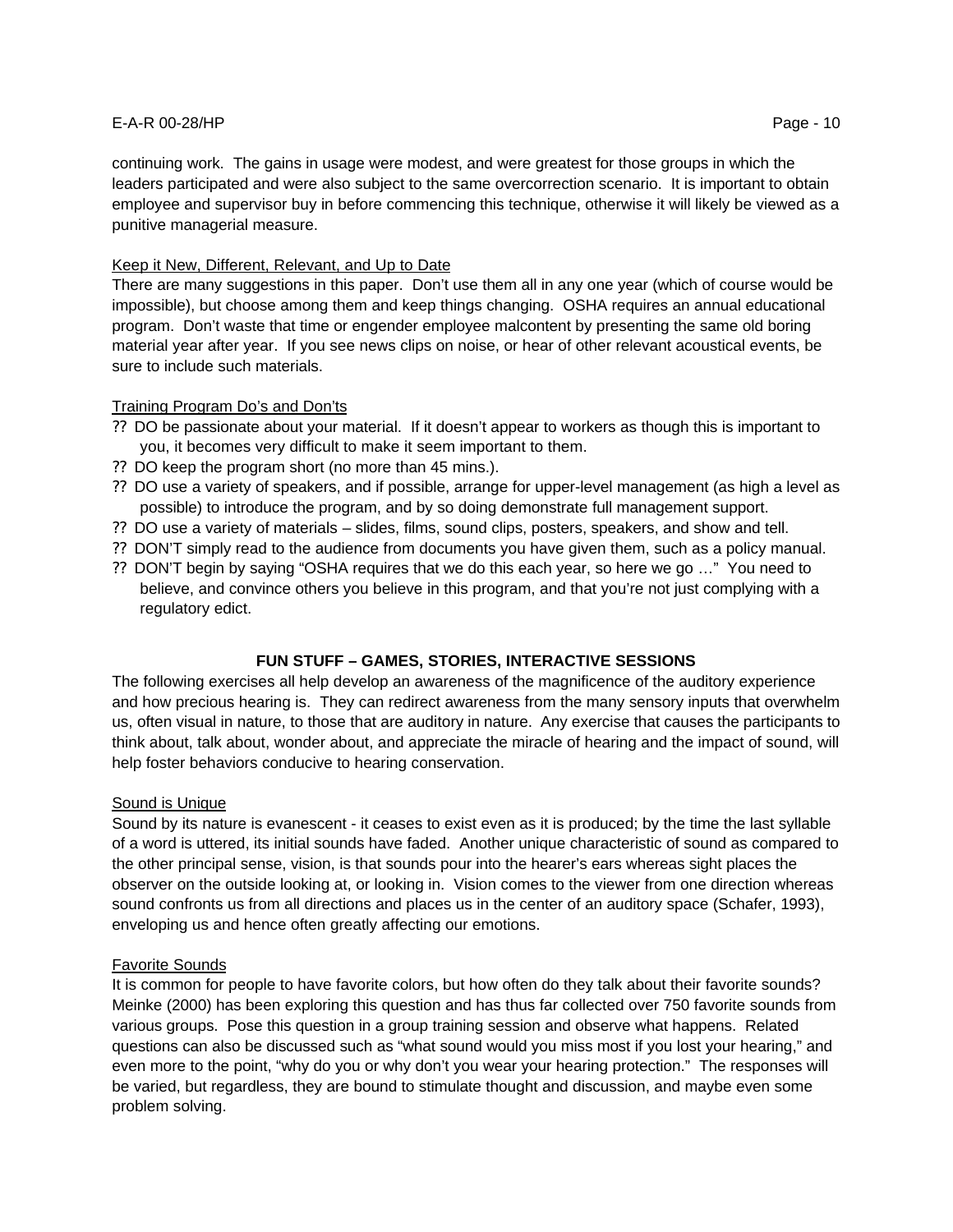### Hearing is Precious

Hearing is precious to me, so I particularly like to demonstrate that to others. I treasure good hearing and the ability to perceive and enjoy natural quiet (which of course would be impossible with a noise-deafened ear that is plagued by tinnitus). I describe some of my exciting listening experiences in the wilderness, when my ears and what they beheld were an incredible source of excitement, joy, and spiritual wonder (Berger, 2000b).

Another story I like to share is a recollection told by National Public Radio's Susan Stamberg when she marked the observance of Fathers Day in 1999. She dusted off some old 78-rpm recordings made in 1940 and later, by her father -- who had been deceased for over 30 years. She never had the heart to listen before, having up till then felt his loss was still too near to deal with. She was surprised to find the records included her own voice and that of her dad, Robert Levant, illustrating his professional oratory style of speaking. Near the conclusion of her story she remarked,

*I believe that we reside most in our voice, that the voice conveys the absolute essence of who we are, that it puts you in the presence of a person even more than photographs.*

A related demonstration is simply to discuss what is and what is not precious. For example take a \$50 bill and casually wave it in one hand as you play with a lit flame in the other hand, as though you are about to incinerate the greenback. Watch the audience squirm and develop an immediate and felt sense of "preciousness." Then relate that to something even more precious – the ability to hear (Wells, 2000).

### Sound Games

Show people how important their ears are, how much they can aurally discern, how much fun it is to listen, and give them something to think about. Here are some suggestions from Murray Schafer (1992). If you try one of these games in a training session be sure to allow sufficient time to explore the audience response and not rush the process.

- ?? Ask the audience to write down every sound they can currently hear. Have them share their responses. Note the differences.
- ?? Solicit an assistant, and then while both of you continuously talk or make other sounds, independently walk slowly around the room. Ask the audience, with eyes shut, to use one hand to point to one of you and the remaining hand to follow the other. When you stop moving, ask them to open their eyes. Discuss how easily most of them were able to use their ears to accomplish such a technically intricate task.
- ?? Talk about the sound of feet. People wear different shoes and walk differently, or stuff jangles in their pockets. Ask the audience to close their eyes and pick people, one at a time, to walk across the front of the room. Have the audience describe what they hear, or even try to guess who is walking simply from the sounds they make.
- ?? Solicit responses to the following: What was the first sound you heard this morning on waking, the last sound you heard last night before sleep, the loudest sound you heard today, the most beautiful sound you heard today?
- ?? Ask if anyone would like to share the most memorable sound experience they have ever had?
- ?? Collect keys from 10 people in the audience. Have everyone listen, eyes closed, as you shake each set of keys in turn. Ask people to raise their hands if they hear their own keys being jangled.
- ?? Hearing gets to places where sight cannot. Ears see through walls and around corners. Ask the audience to help make a list of sounds that are made by objects that are never seen or that come from hidden places. (Ex.: water in a drain pipe, squirrels on the roof, an echo, mice in a wall, and a stomach growling.)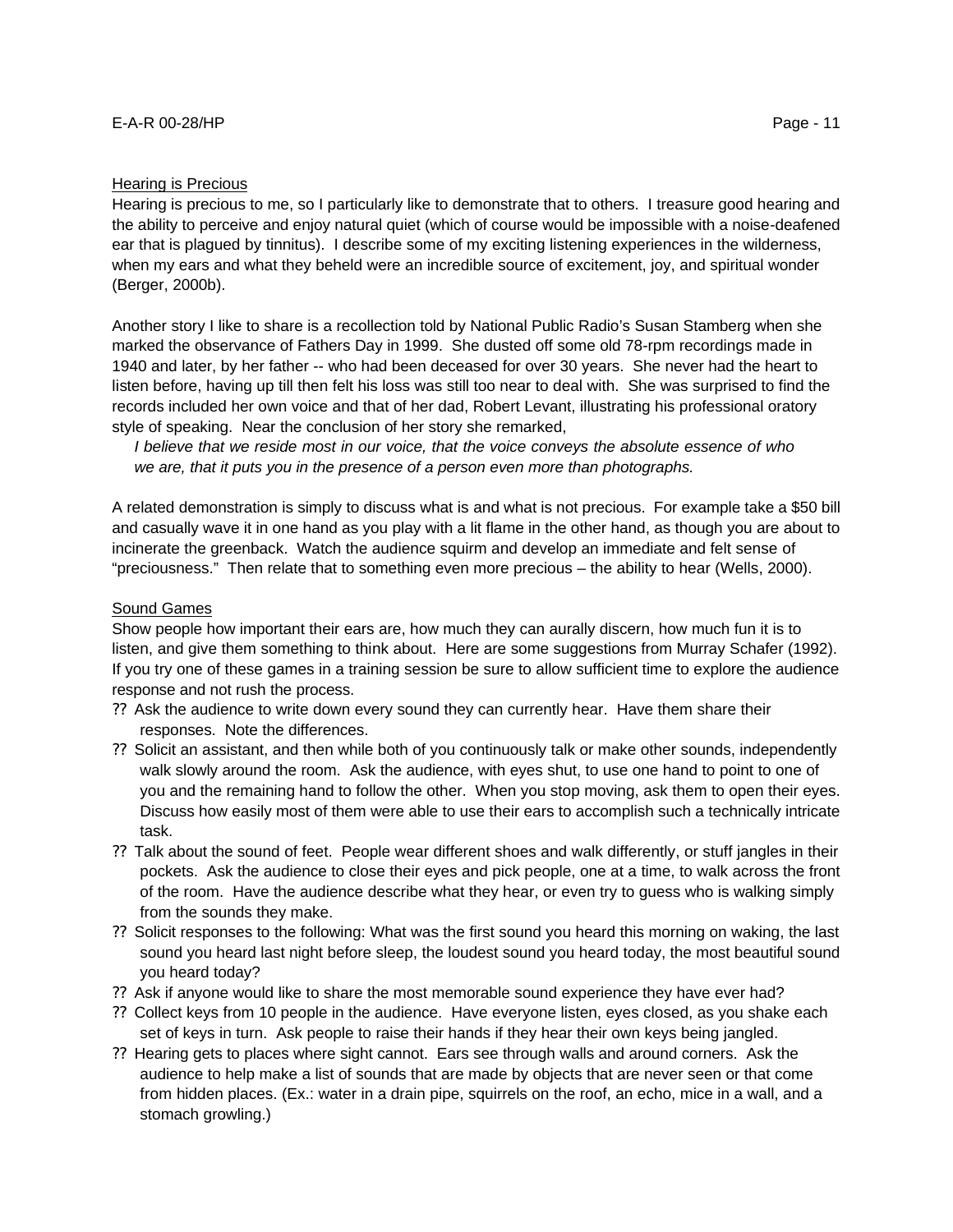An exciting component of film, perhaps the most exciting, is sound and it is often overlooked by the audience. Film reviewer David Ansen (*Newsweek)* wrote in 1994 about the movie *Blink*,

*But the secret ingredient of this adrenaline-pumper is the sound mix, supervised by Chris Newman, who also happened to work on the Exorcist, The French Connection, and The Silence of the Lambs, tense movies all. We're rarely conscious of it, but what really frightens us in the movies is often not what we see but what we hear. Not the guy with the knife but the man at the dials, splicing in an electronic "boo!"*

### Sound in the Movies, Part 2: Sound Tracks

Sounds convey so much information in a film, and also so much of the emotional content. Play snippets (10 secs. or so) of the theme songs from blockbuster films like *Star Wars*, *Jurassic Park*, *Silence of the Lambs*, and others, and have fun while the audience tries to identify the films. Include a few toughies as well and see who you can stump.

### Sound in the Movies, Part 3: Jack Foley

Jack Foley is a Hollywood legend---he did his job best by not letting anyone know he existed. But Foley's legacy lives on in every film and television program we watch---it's there in the footsteps of the star walking down a street, in the rustle of a dress, in the pounding of horse-hoofs. Foley made these sounds and many more on his stage at Universal studios. Foley was there on the studio's maiden voyage into sound pictures in 1927 with the production of *Show Boat,* which was originally planned as a silent film, but then had to compete with the *Jazz Singer* that had just been released. At first, he and his team of sound men had only one chance to get all the sound right, and later they would splice in effects painstakingly added from previously recorded materials, one piece at a time. Subsequently, Foley figured out that by projecting the film and recording the sound effects in sync, he would get the best effect---and he would do each effect one at a time, till the various sounds were all put together with the film--a method today called Foley. Foley's stage looked more like a garage than a recording studio---dirt, gravel, and lots of junk everywhere. Foley's voice was never recorded, and he never received an on-screen credit ---but he is remembered by those who worked with him.

Among Jack's other incredible talents was his ability to create actor's footsteps. Actors would specifically request him. In an interview he said each actor had unique footsteps: Rock Hudson – solid stepper, Tony Curtis – brisk foot, Audie Murphy – springy, James Cagney – clipped, Marlon Brando - soft, John Saxon – nervous, and women's steps are quicker and tough for Foley to copy with his 250-lb. body.

He saved Stanley Kubrik's *Spartacus (1960)* having to return to Italy to reshoot just to get the sound of the Roman army marching into battle, which was not properly recorded the first time. Foley used a key ring from his pickup truck to simulate the sound. This was his last film because Universal was then bought, and Foley retired after 33 years.

Listen to the full story at <http://search.npr.org/cf/cmn/cmnpd01fm.cfm?PrgDate=03/24/2000&PrgID=2>

#### Cerumen and Art

So often employees are grossed out when a wax-coated earplug is removed from their ears. It may help to remind them that cerumen is an important protective substance in the ear, but furthermore, cerumen even has had a place in the creative arts. It was commonly used by artists during the Middle Ages in the making of illuminated manuscripts (i.e., highlighted by color and gilding). "Glaire" was used by artists to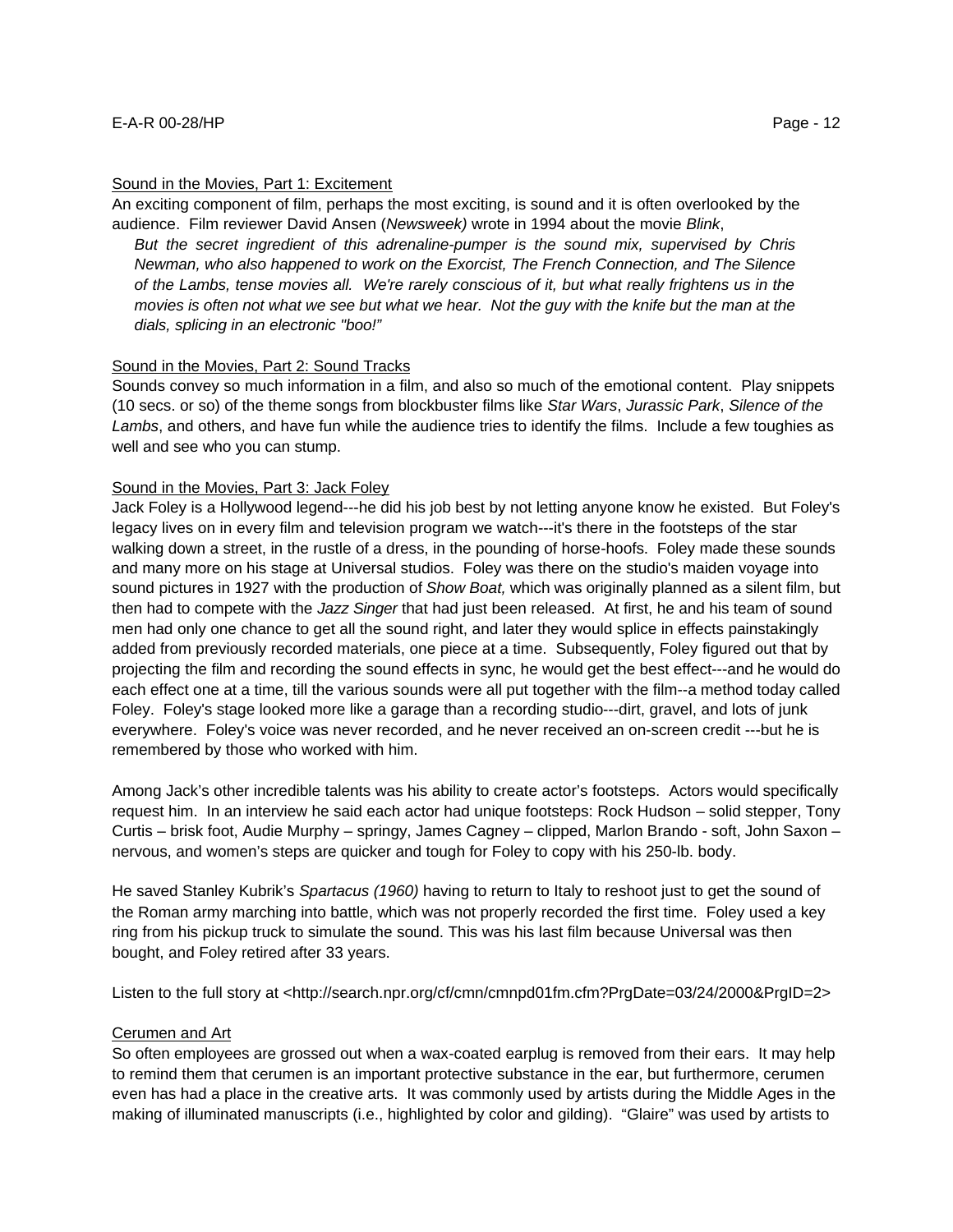### How Does Your Eardrum Grow?

It grows out. This is one of the self-cleansing mechanisms of the ear. It is also one of the reasons that it is so difficult to keep tubes in the ears of children suffering from middle ear infections. The eardrum grows radially out from it center and then the growth continues along the canal walls at a rate of migration of about 1.5 mm/month.

### **Earology**

Earology, also called otomorphology is the study of the physiognomy of the pinna, which varies enough from person to person that it is possible to read earprints like we are used to reading fingerprints, a fact not generally known among ENT specialists. This highly specialized knowledge has been developed as an distinctive branch of forensic medicine. Criminals are generally careful to wipe their fingerprints but rarely think of earprints remaining in places they may have pressed their ears while eavesdropping. Burglaries and even a homicide in Britain have been solved by the introduction of earprints into testimony, and comparison of those prints to suspects led to convictions (Feenstra and Lugt, 2000).

### Share Some Quotes

*At our company hearing conservation is more than a priority; it is a value. That is an important distinction, because although priorities may change, values never do.* Charles Robinson

*Words mean more than what is set down on paper. It takes the human voice to infuse them with shades off deeper meaning.* Maya Angelou

*Hearing is a way of touching at a distance.* R. Murray Schafer

*Blindness cuts people off from things, deafness cuts people off from people.* Hellen Keller

*Quiet places are the think tank of the soul.* Gordon Hempton

*Hearing pure nature is a striking experience no less grand than staring at the Milky Way. It jerks us right out of our daily lives. Without it we are diminished, as individuals and as a civilization.* Gordon Hempton

 *"I love a wide margin to my life," Thoreau remarked, quaintly, referring to the space – the silence – requisite for contemplation, or, more quaintly, the forming of a self. A century and a half later, aural text covers the psychic page, spills over; the margin is gone. Walking to work, we pass over rumbling pipes and humming cables, beneath airplane flight corridors and satellite broadcasts, through radio and television transmissions whose sounds reconstituted from binary code, mix and mingle, overlap and clash, and everywhere drifts the aural refuse of our age.* Mark Slouka

*Like the telltale lesion that appears only on those who are desperately ill, value, even outrageous value, often blossoms on things just before they leave us, and if the analogy is an ugly one, it is also appropriate; the sudden spasm of love for the thing we're killing, after all, is as obscene as it is human. As we continue to pave the world with sound, we will continue to crave what little silence escapes us, an emptiness made audible by its disappearance.* Mark Slouka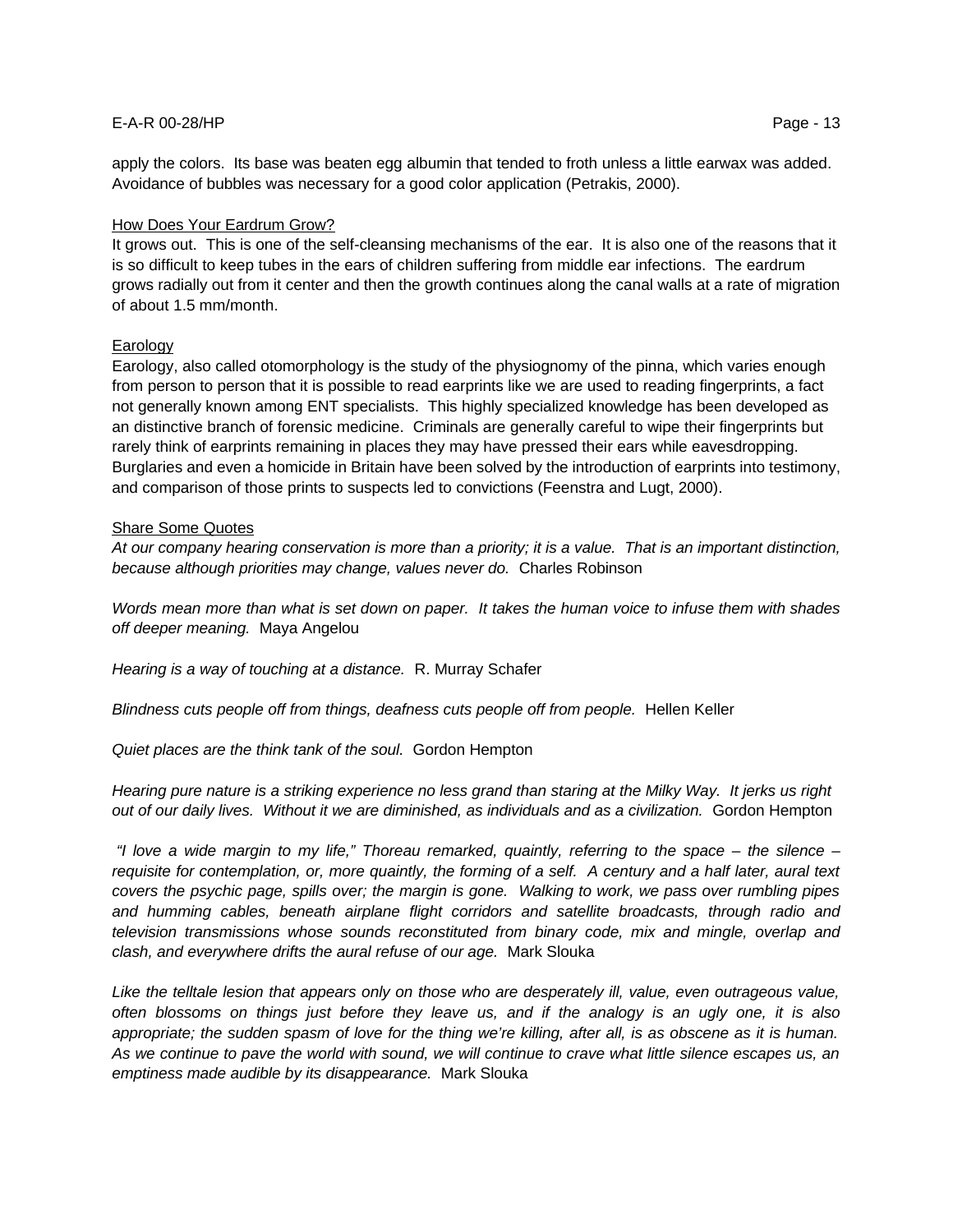#### **REFERENCES**

- 1. Bellanca, J. J. (1982). "Motivating Managers and Workers," *Occup. Health Saf.* 51(4), p. 15-16 and 55.
- 2. Berger, E. H. (1981). "EARLog #7 Motivating Employees to Wear Hearing Protection Devices," *Sound and Vibration*  15(6), 10-11.
- 3. Berger, E. H. (1982 1983). "EARLog #8 #10 Responses to Questions and Complaints Regarding Hearing and Hearing Protection (Parts 1, II, and III), E?A?R / Aearo Company, Indianapolis, IN, http://www.aearo.com/html/industrial/earlog.htm.
- 4. Berger, E. H. (1984). "Assessment of the Performance of Hearing Protectors for Hearing Conservation Purposes," *Noise & Vib. Control Worldwide* 15(3), 75-81.
- 5. Berger, E. H. (2000a). "Hearing Protection Device Utilization Around the World," *Spectrum* Suppl. 1, 17, p. 18.
- 6. Berger, E. H. (2000b). "Noise Control and Hearing Conservation: Why Do It?," in *The Noise Manual, 5th Edition*, edited by E. H. Berger, L. H. Royster, J. D. Royster, D. P. Driscoll, and M. Layne, Am. Ind. Hyg. Assoc., Fairfax, VA, 1-17.
- 7. Berger, E. H. (2000c). "Hearing Protection Devices," in *The Noise Manual, 5th Edition*, edited by E. H. Berger, L. H. Royster, J. D. Royster, D. P. Driscoll, and M. Layne, Am. Ind. Hyg. Assoc., Fairfax, VA, 379-454.
- 8. Berger, E. H., Royster, L. H., Royster, J. D., Driscoll, D. P., and Layne, M. (eds.) (2000). *The Noise Manual, 5th Edition*, Am. Ind. Hyg. Assoc., Fairfax, VA.
- 9. Berger, E. H. and Kladden, C. A. (1998). "Noise and Hearing Conservation Films and Videotapes: Reviews and Availability," Rept. E?A?R 82-10/HP, Indianapolis, IN.
- 10. Casali, J. G. and Berger, E. H. (1996). "Technology Advancements in Hearing Protection Circa 1995: Active Noise Reduction, Frequency/Amplitude-Sensitivity, and Uniform Attenuation," *Am. Ind. Hyg. Assoc. J*. 57(2), 175-185.
- 11. DeJoy, D. M. (1986). "A Behavioral-Diagnostic Model for Fostering Self-Protective Behavior in the Workplace," in *Trends in Ergonomics/Human Factors III*, edited by W. Karwowski, Elsevier Science Publishers B.V., North-Holland, 907-917.
- 12. E?A?R (2000). E?A?R® Classic SuperFit 30™ and 33™ foam earplugs with colored fitting indicators.
- 13. Esler, A. (1978). "Attitude Change in an Industrial Hearing Conservation Program," *Occup. Health Nurs*. 26(12), 15-20.
- 14. Feenstra, L. and Van Der Lugt, C. (2000). "Ear Witness," *J. Laryngol. Otol*. 114, 497-500.
- 15. Foster, A. (1983). "Hearing Protection and the Role of Health Education," *Occup. Health* 35(4), 155-158.
- 16. Franks, J. R., Stephenson, M. R., and Merry, C. J. (1996). "Preventing Occupational Hearing Loss A Practical Guide," US. Dept. of HHS (NIOSH), Pub. No. 96-110, Cincinnati, OH.
- 17. Gasaway, D. C. (1984). "Motivating Employees to Comply with Hearing Conservation Policy," *Occup. Health Saf*. 53(6), 62-67.
- 18. Gasaway, D. C. (1985). *Hearing Conservation A Practical Manual and Guide*, Prentice-Hall, Inc., Englewood Cliffs, NJ.
- 19. Gasaway, D. C. (1996). "To Prevent Noise-Induced Hearing Loss Aim Between the Ears," *Spectrum Suppl.* 1, 13, p. 28.
- 20. Guild, E. (1958). "Ears Can Be Protected," *Noise Control* 4, 33-35 and 58.
- 21. Harris, G. (1996). "The Persuasive Power of Hearing Loss Demonstrations," *Occup. Health Saf.* 65(3), 26-27.
- 22. Hetu, R. and Getty, L. (1991). "The Nature of the Handicaps Associated with Occupational Hearing Loss: Implications for Prevention," in *Proceedings, National Seminar Series on Occupational Noise-Induced Hearing Loss, Prevention and Rehabilitation*, edited by L. Getty, R. Hetu, W. G. Noble, and R. Waugh, Natl. Occup. Health and Saf. Comm., Sydney, Australia, 64-85.
- 23. Karmy, S. J. and Martin, A. M. (1982). "Employee Attitudes Towards Hearing Protection as Affected by Serial Audiometry," in *Personal Hearing Protection in Industry*, edited by P. W. Alberti, Raven Press, New York, NY, 491-509.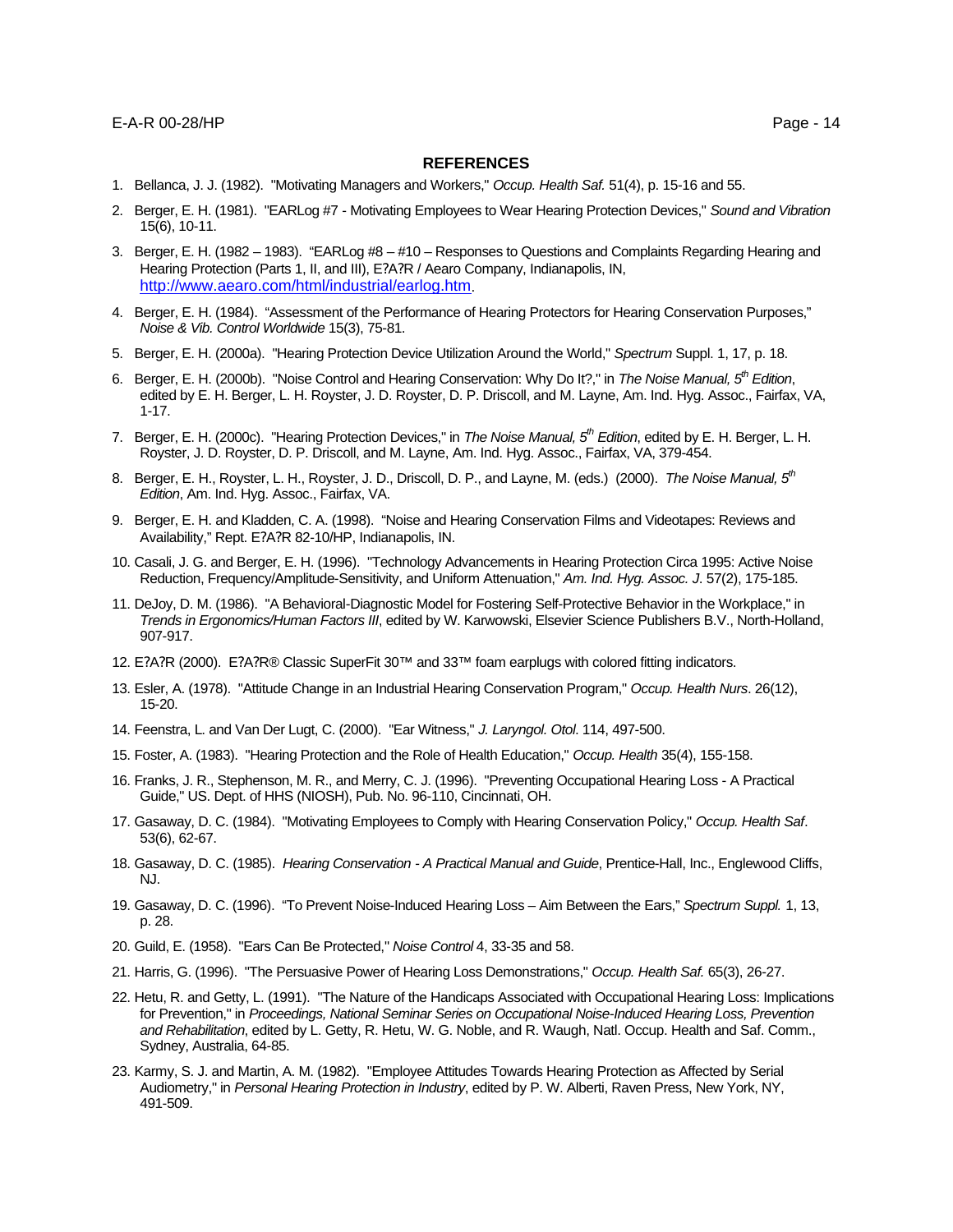- 24. Muller, H. G. and Killion, M. C. (1990). "An Easy Method for Calculating the Articulation Index," *Hearing J.* 43(9), 14- 17.
- 25. Lipscomb, D. M. (1988). "The Employee Education Program," in *Hearing Conservation in Industry, Schools, and the Military*, edited by D. M. Lipscomb, College-Hill Press, Boston, MA, 193-202.
- 26. Lofgreen, H., Holm, M., and Tengling, R. (1982). "How to Motivate People in the Use of Their Hearing Protectors," in *Personal Hearing Protection in Industry*, edited by P. W. Alberti, Raven Press, New York, NY, 485-490.
- 27. Lusk, S. L. (1999). "Translating Research into Training: Motivating Construction Workers to Use Hearing Protection Devices," *Spectrum* Suppl. 1, 16, p. 21.
- 28. Lusk, S. L., Ronis, D. L., Kerr, M. J., and Atwood, J. R. (1994). "Test of the Health Promotion Model as a Causal Model of Workers' Use of Hearing Protection," *Nurs. Res*. 43(3), 151-157.
- 29. Luz, G. A., Decatur, R. A., and Thompson, R. L. (1973). "Psychological Factors Related to the Voluntary Use of Hearing Protection in Hazardous Noise Environments," U.S. Army Med. Res. Laboratory Report No. AD-777 520, Fort Knox, KY.
- 30. Maas, R. B. (1970). "The Challenge of Hearing Protection," *Ind. Med.* 39(3), 29-33.
- 31. Maas, R. B. (1972). "Industrial Noise and Hearing Conservation," in *Handbook of Clinical Audiology*, edited by J. Katz, Williams and Wilkins Co., Baltimore, MD, 772-818.
- 32. Meinke, D. (2000). Personal communication.
- 33. Meinke, D. and Hackel, S. (2000). "Hearing Loss Prevention as Part of a Wellness Program," *Spectrum* Suppl. 1, 17, p. 22.
- 34. Merry, C. J. (1995). "Instilling a Safety Culture in the Workplace," in *Proceedings Hearing Conservation Conference III/XX*, edited by J. Franks and J. Casali, Natl. Hearing Conservation Assoc., Des Moines, IA, 86-92.
- 35. Merry, C. J. and Franks, J. R. (1995). "Historical Assessment and Future Directions in the Prevention of Occupational Hearing Loss," in *Occupational Medicine: State of the Art Reviews - Vol. 10, No. 3*, edited by T. C. Morata and D. E. Dunn, Hanley & Belfus, Inc., Philadelphia, PA, 669-681.
- 36. Merry, C. J. and Stephenson, M. R. (1999). "Reliability and Feasibility of Earplug Fit-Testing in the Real World," *Spectrum* Suppl. 1, 16, p. 21.
- 37. Michael, K. (1999). "Measurement of Insert-Type Hearing Protector Attenuation on the End-User: A Practical Alternative to Relying on the NRR," *Spectrum* 16(4), 13-17.
- 38. Nelson, D. A. and Cooper, B. A. (1998). "Auditory Demonstrations in Acoustics and Hearing Conservation," in *Proceedings of Noise-Con 98*, edited by J. S. Bolton and L. Mongeau, Noise Control Foundation, Poughkeepsie, NY, 45-48.
- 39. Niswender, M. E. (1980). "Making Good 'Cents' Out of Hearing Conservation," *Occup. Health Saf*., March, 57-60.
- 40. Ohlin, D. (2000a). Personal communication re examples in military pamphlets.
- 41. Ohlin, D. (2000b). "Behavioral Obstacles to Marketing Hearing Conservation Programs," *Spectrum* Suppl. 1, 17, p. 17.
- 42. Petrakis, N. L. (2000). "Earmarks of Art History: Cerumen and Medieval Art," *Am. J. Otol*. 21(1), 5-8.
- 43. Royster, J. D. (2000). "Audiometric Monitoring Phase of the HCP," in *The Noise Manual, 5th Edition*, edited by E. H. Berger, L. H. Royster, J. D. Royster, D. P. Driscoll, and M. Layne, Am. Ind. Hyg. Assoc., Fairfax, VA, 455-516.
- 44. Royster, L. H. and Royster, J. D. (2000). "Education and Motivation," in *The Noise Manual, 5th Edition*, edited by E. H. Berger, L. H. Royster, J. D. Royster, D. P. Driscoll, and M. Layne, Am. Ind. Hyg. Assoc., Fairfax, VA, 245-278.
- 45. Sadler, O. W. and Montgomery, G. M. (1982). "The Application of Positive Practice Overcorrection to the Use of Hearing Protection," *Am. Ind. Hyg. Assoc. J*. 43(6), 451-454.
- 46. Schaefer, M. R. (1992). *A Sound Education, 100 Exercises in Listening and Sound-Making,* Arcana Editions, Indian River, Canada.
- 47. Schafer, R. M. (1993). *Voices of Tyranny, Temples of Silence*, Arcana Editions, Ontario, Canada.